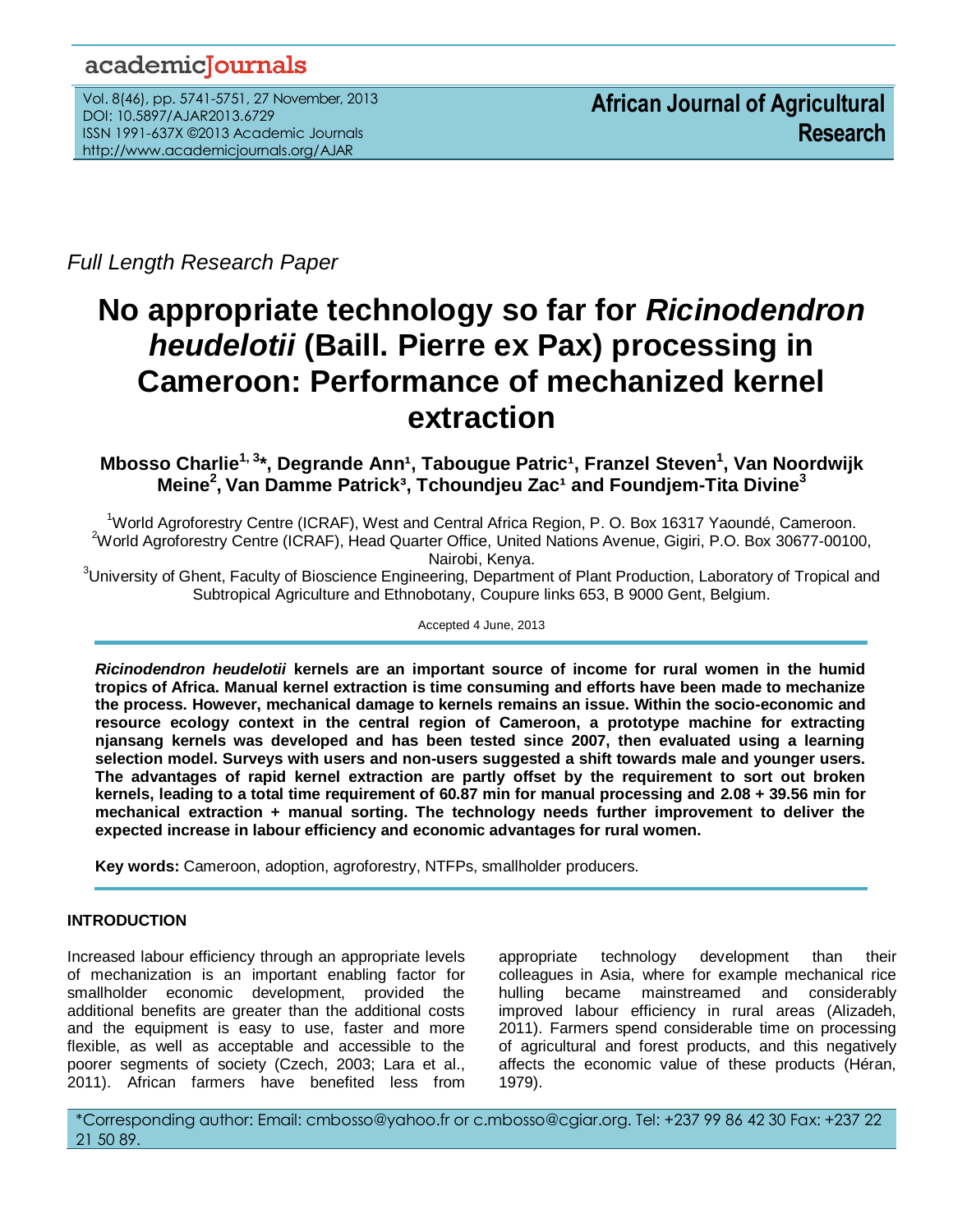Mechanization of processing can therefore lead to higher returns to labour for the processors, lower consumer prices and/or increased demand for the processed products. Nevertheless, to be adopted, such technology must simultaneously meet a number of criteria, including:

(i) Effective access for community members

(ii) Feasibility and actual use across age and gender categories of current users

(iii) Technical performance in terms of quality of the product

(iv) Labour saving and profitability

(v) Overall appreciation by local stakeholders as basis of spontaneous adoption

(vi) Distributional and gender equity effects of adoption and re-allocation along the total value chain,

vii) Opportunities for further improvement

(viii) Sustainability, that is, community members must be able to maintain the equipment and acquire spare parts (Van Noordwijk, 2011).

Mechanisation can play an important role in the process of adding value to Non-Timber Forest Products, in particular when quantities processed increase because producers start planting them on-farm, as is the case of *Ricinodendron heudelotii*. In Cameroon, farmers ranked *R. heudelotii* as the fourth most important species in terms of uses, management and economic value, after *Irvingia gabonensis*, *Baillonella toxisperma* and *Dacryodes edulis* (Ayuk et al., 1999). Kernels of *R. heudelotii* fruits, also called njansang, constitute an important ingredient in many local dishes and have a strong local and urban demand (Manirakiza, 2007). Moreover, regional commercialization of njansang has increased significantly in recent years (Cosyns et al., 2011; Facheux et al., 2012). *R. heudelotii* farm-gate value for the Central, South and East regions of Cameroon was estimated at US\$ 4,9000,000 (Franzel et al., 2008). Processing and marketing of njansang is mainly harvested from the remaining natural forest and from retained trees on farm,and this is mostly done by women.

Post-harvest processing of njansang fruits involves 1 to 2 months period of rotting, washing away the decayed fruit pulp around the nut, boiling the nuts for 1 to 2 days over a wood fire, manual extraction of the kernel from its very hard shell and drying the kernels. The whole process takes between 2 and 6 months (Mbosso, 2007; Nakuna, 2009). Given the economic importance of the product, both at regional and international levels (Nkwatoh et al., 2011; Nkwatoh and Yinda, 2007), improving labour efficiency in post-harvest processing through mechanization appears to be an attractive option, provided current producers have access to the new technology and can make productive use of the time saved (e.g. by increasing quantities processed).

As part of tree domestication and agroforestry development efforts in Cameroon, a prototype extraction

machine was designed to provide an alternative to the manual extraction of njansang kernels from the nuts (ICRAF, 2009). The single prototype was provided to a producer group in one village in the humid forest zone of Cameroon for testing and pilot use. The theoretical underpinning of this testing process was the learning selection model (Douthwaite, 2006). The author commented that successful technologies are those which manufacturers and users have developed together. This co-development occurs when manufacturers and users believe that the first commercial prototype makes a "plausible promise" of being of benefit to them, thus, motivating them to become co-developers.

In the co-development process, the key stakeholders learn about the equipment and develop their own procedures and protocols that often increase the performance of the equipment in ways that the engineers have not envisaged. This is called increase in fitness for task. The learning selection model is depicted graphically in Figure 1. It shows a technology, shown as a cogwheel, beginning as a "plausible promise" that motivates the key stakeholders to co-develop it. The technology then increases in fitness through the acquisition of knowledge and by becoming "meshed in" to existing systems through the adaptation and learning that takes place. Here, fitness is taken in the sense to mean improvements in the livelihood that will motivate the adoption and promulgation of the technology. The "meshed in" aspect of the technology, or its "social construction" as it might also be termed, is represented by the move from a single cogwheel to three inter-locking ones. The increase in knowledge is represented by the increase in size of the cogwheels.

Learning selection is shown inside the black box in Figure 1 and is responsible for the evolution. Learning selection is a process built on Kolb's 4-stage experiential learning cycle, and is perhaps best explained using an example:

(a) Experience: Suppose a farmer finds that the rice miller pays her a low price for the grain dried in her dryer because some of it is not properly dried.

(b) Making sense: She reflects and makes sense of the experience. She realizes that uneven drying is losing her money and that it might be sensible to try and improve the dryer's performance.

(c) Drawing conclusion: She then develops personal explanations of what happened from her own or others' previous experience or theories. She hypothesises that if she reduces the amount of rice she loads into the dryer the drying will be more uniform.

(d) Action: She then decides to test her hypothesis, and in so doing generates a novelty.

In addition to the eight criteria for appropriate technology listed above, four simple questions guided the analysis of strengths and weaknesses of the njansang extraction machine:

(1) Community-based rules for access to the machine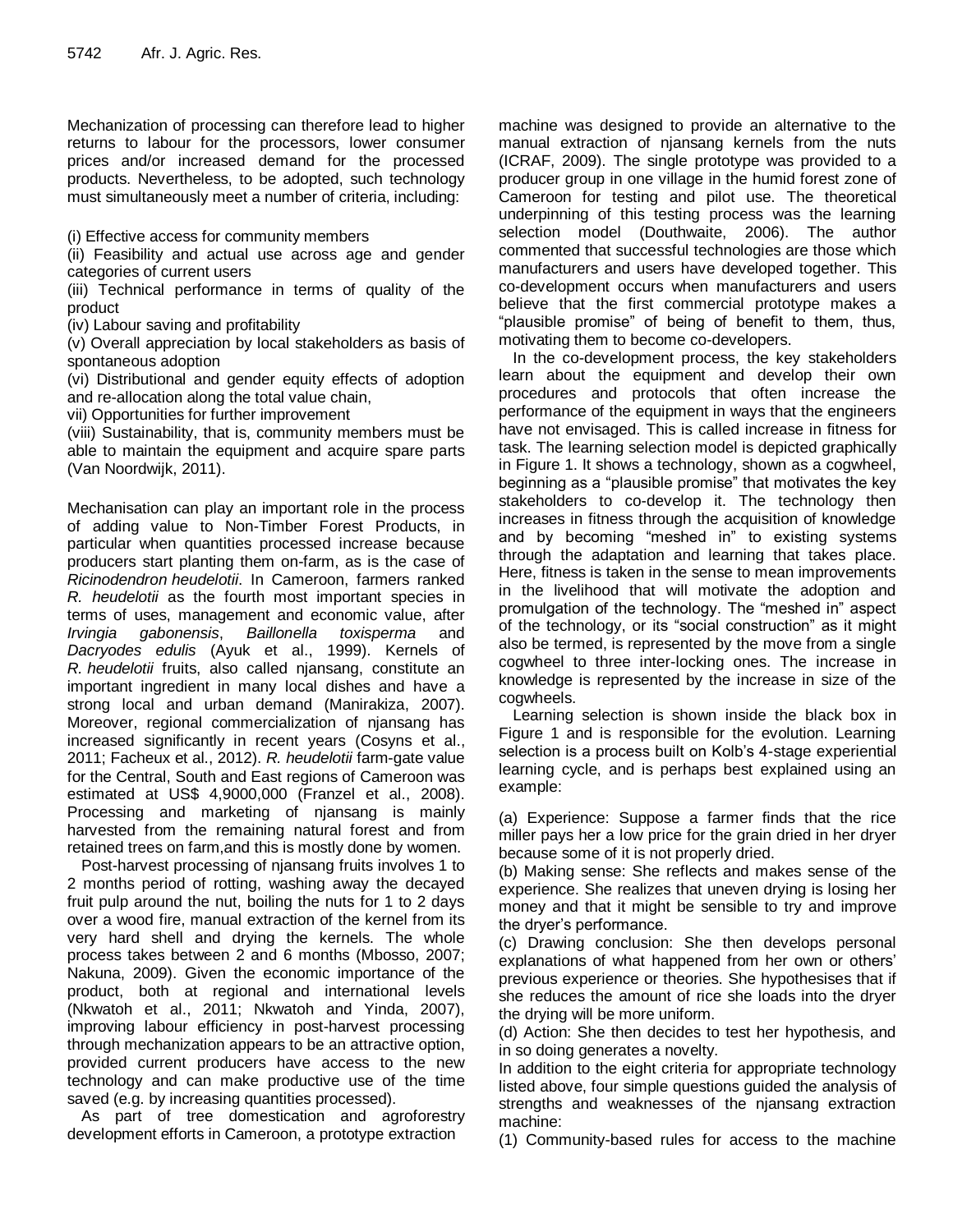

**Figure 3.** Insertion of the nail in the opened part of the shell (nut with crack)for kernel extraction.



**Figure 4.** Different parts of the njansang nut cracker.

(2) Actual use, specified by age and gender of the users (3) Technical performance in terms of quality and quantity

of the product, as well as labour saving,

(4) Overall appreciation by local stakeholders.

After a description of the research site, data tools, target population, sample size and a technical description of the manual processing and the njansang extraction machine, we will summarize the findings for each of the above aspects, followed by a discussion of how appropriate the technology is in the context of the local value chain and development imperatives.

#### **MATERIALS AND METHODS**

#### **Research site**

The study was carried out in the small community of Epkwassong, 42 km from Ayos city, Nyong-et-Mfoumou Division in the Central region of Cameroon (Figure 2). Epkwassong was chosen because njansang is common here and women in the village have a good knowledge of its exploitation. The njansang producer group 'Fa'a Si Obe' is well-organized and has been selling njansang as a group since 2005 (Facheux et al., 2007). In terms of socio-economic and biophysical characteristics, Epkwassong is in many ways representative of the humid forest zone of Cameroon, and even of the Congo Basin. Epkwassong is located in a forest zone with bimodal rainfall l(1500 to 2000 mm per year in average) characterized bya Guinean climate with 4 seasons (main dry season from December to February; main rainy season from March to June; short dry season from July to August; short rainy season from September to November).

The average temperature is 25°C (Ambassa-Kiki, 2000; Tchatchoua, 2007). The main economic activities of the area are agriculture, artisanal fishing in the rivers Nyong-et-Mfoumou and hunting. Commercialisation of njansang is the fourth most important source of income after plantain, cocoa and cocoyam (Plenderleith, 2004). *R. heudelotii* in this zone is typically found in abandoned farmland and is often retained when land is cleared for farming because it improves soil fertility and provides shade required for cocoa cash cropping (Tchoundjeu and Atangana, 2006).

#### **Data collection tools, target population and sample size**

Most of the information reported was collected during a period of intensive sociological research in the community of Epkwassong on harvest and post-harvest techniques between 2003 and 2008 by ICRAF. Methods used at that time included direct observation of the people at work, participation in their everyday lives and attending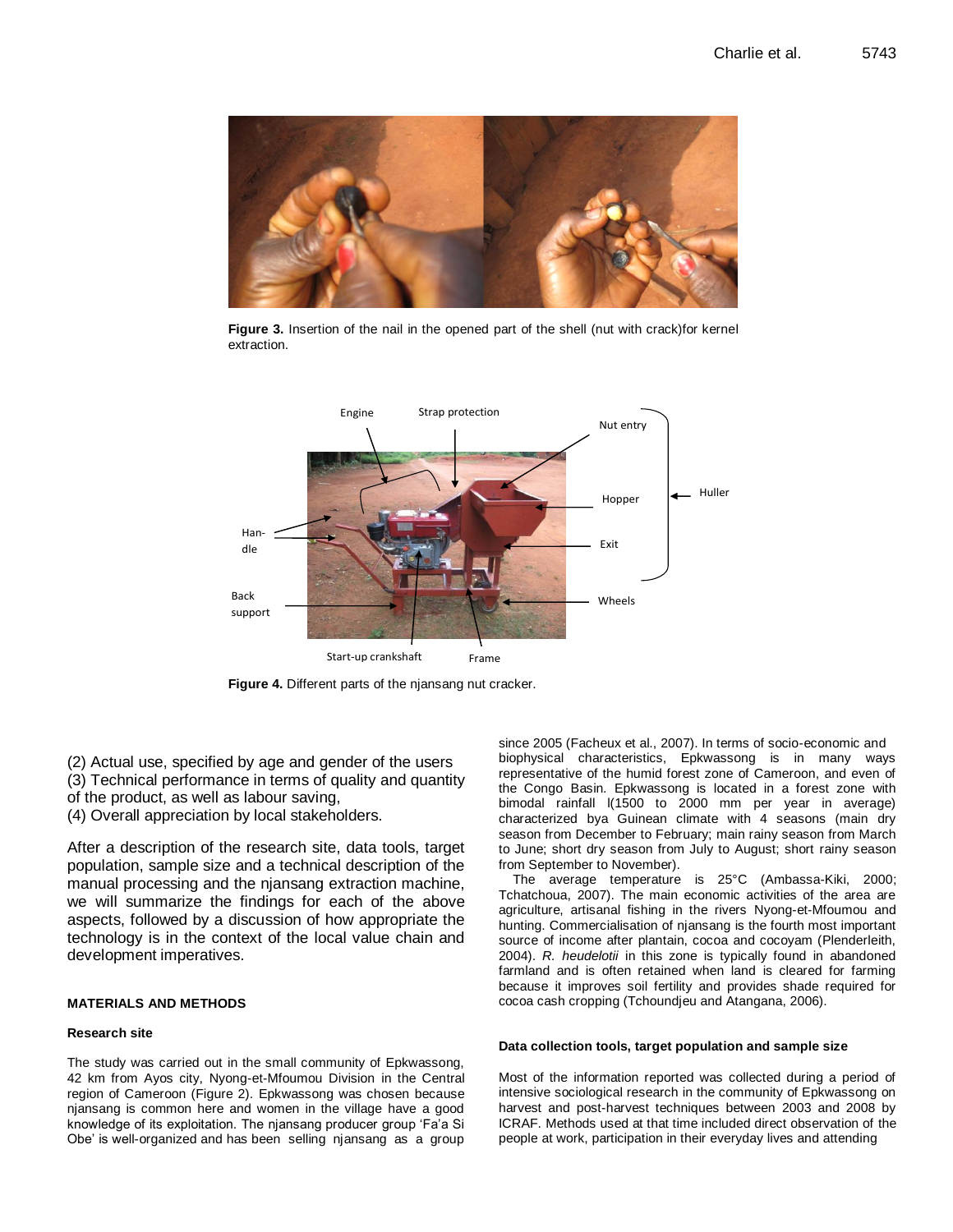public events. Then in 2010, a study was carried out to specifically look at recent developments in njansang extraction machine use in Epkwassong. The following actors were interviewed during data collection: the designer (mechanic engineer), executive members of the group "Fa'a Si Obe" (president, secretary, marketing officer, treasurer, etc.), machine operators and producers, members of "Fa'a Si Obe" group (those who used the machine and those who had not used the machine). Information was collected using three types of questionnaires:

(1) Producers' questionnaire asking for information on the use of the machine and its management system, annual njansang extraction calendar, producer's perception in relation to the machine and to products from the machine. From the 88 group members living in the village, 50 were available for interview, representing 56.8% of group members. From the 50 respondents, 22 had used the extraction machine at least once (users), while 28 had never used the machine (non-users).

(2) Machine operators' questionnaire: required information included the selection mechanism of machine operators and their background on mechanics, machine functioning and maintenance, organization of the work at the machine level, perceived qualities of the machine and quality of the product obtained.

(3) Machine designer questionnaire: to find out about the characteristics of the machine in general. We also used a check list for the focus group discussion with members of the group executive. Required information here was related to machine acquisition and the way in which the machine is managed at group level, knowledge of the content of the machine transfer agreement, quantity of njansang the group is able to provide, constraints and advantages of the machine. A detailed record of labour inputs involved in the extraction of njansang kernels was also undertaken for a complete njansang season in 2010.

In general, the research concentrated on evaluating manual and mechanical extraction using parameters such as extraction time, quantity of kernels obtained, quantity of intact and broken kernels. For the tests on manual extraction, 10 women between 39 and 45 years old were chosen because of their knowledge and experience on njansang extraction.

Qualitative data were analyzed using content analysis, then coded and entered into SPSS12.0 for Windows. Quantitative data were entered into Excel 2007 and were analyzed using frequencies, percentages, means, standard deviation, and standard error. To analyze the performance of the extraction machine, quantitative data on the extraction experiments (manual and mechanized) were analyzed comparing means using the student test.

For further analysis, the learning selection model was used by comparing the Kolb's 4 stages experiential learning cycle on the case of the njansang extraction machine.

#### **Description of kernel extraction methods**

#### *Njansang manual extraction*

In the village of Epkwassong, njansang processing takes place from November to April. For men, it is a particularly busy period because of the cocoa harvesting (November to February). It is also a very busy period for women with crop harvesting and land preparation. This busy period markedly affects njansang activity because it is not a priority activity for both men and women. To process njansang from fruit to kernel, there are six main steps: fruit collection, pulp removal, nut washing, nut boiling, kernel extraction (Figure 3) and drying.

Fruit collection consists of collecting green fruits one by one from under the tree, putting them in piles and covering with banana leaves. Fruits then have between two to five months to

rot. The second step (pulp removal) consists of removing rotten pulp from all fruits. Inside each fruit, there are two nuts with very hard shells that are obtained after washing. Traditionally, njansang nuts are boiled for duration between 180 to 480 minutes (3 to 8 h), generally in hot water that may often reach boiling water temperature (100°C). The heat softens the shell and small cracks are formed. However, offloading boiled njansang nuts from the cooking pot is traditionally done with calabashes. This means that njansang nuts that enter first the pot will be the last to be removed, causing variation in the time different nuts are exposed to the heat from both the wood fire and the heated water. It is expected that this can lead to irregular reaction in terms of forming cracks in the shell. The small opening in the shell now enables the removal of the shell and manual extraction of the kernels one after the other. Kernels obtained are then washed and dried.

In general, manual extraction is done by women using flattened nails or any other sharp metal object such as a knife. As shown in Figure 1, the metal implement is inserted into the small opening to enable the shell to be split into two,freeing the kernel. Manual extraction is mostly done in the evenings after farm activities.

#### **Njansang mechanical extraction**

A prototype njansang extraction machine was introduced in 2007 for experimentation with the group "Fa'a Si Obe" in Epkwassong. The machine was designed by a mechanical engineer based in Douala city (society GFTI) with orientation of ICRAF staff. The njansang extraction machine has three principal parts: the engine, the cracker and the frame (Figure 4). The engine which generates the necessary rotative movement to make the machine function is a diesel (6 CV) monocylindric engine with cooling water.

With a maximum rotative speed of 2800 revolutions per minute, the machine has a gaz oil tank (5 L), a water tank (6 L) and an oil tank (1 to 1.2 L). A hole (or opening) helps to fix a crank to start the machine. The rotative movement is transmitted to the huller through a transmission strap protected by a cover. The huller includes the hopper into which nuts to be cracked are placed, and from there they are introduced into the hammer through an entry orifice. The hammer (or robot) is a disk with small openings which, after extraction, projects shells and kernels toward the exit. Both engine and huller are joined on a frame serving as support. The machine can be lifted using both hands and moved with the aid of two wheels. The back supports enable the machine to be positioned stably on the ground.

# **RESULTS**

#### **Community-based rules for access to the machine (Do current njansang processors have effective access?)**

"Fa'a Si Obe" group consists of people living in the village of Epkwassong or neighbourhoods, but not necessarily linked by family ties. Executive members have a role to lead the group to achieve its objectives. Capital decisions on group functioning are first discussed among them before sharing with everybody in the group. For security reasons, the njansang extraction machine is located in the house of the group's president. However, the place is accessible to all. Executive group members have overall responsibility for the machine. Two individuals were selected by the group to be trained in the correct operation of the machine and act as machine operators.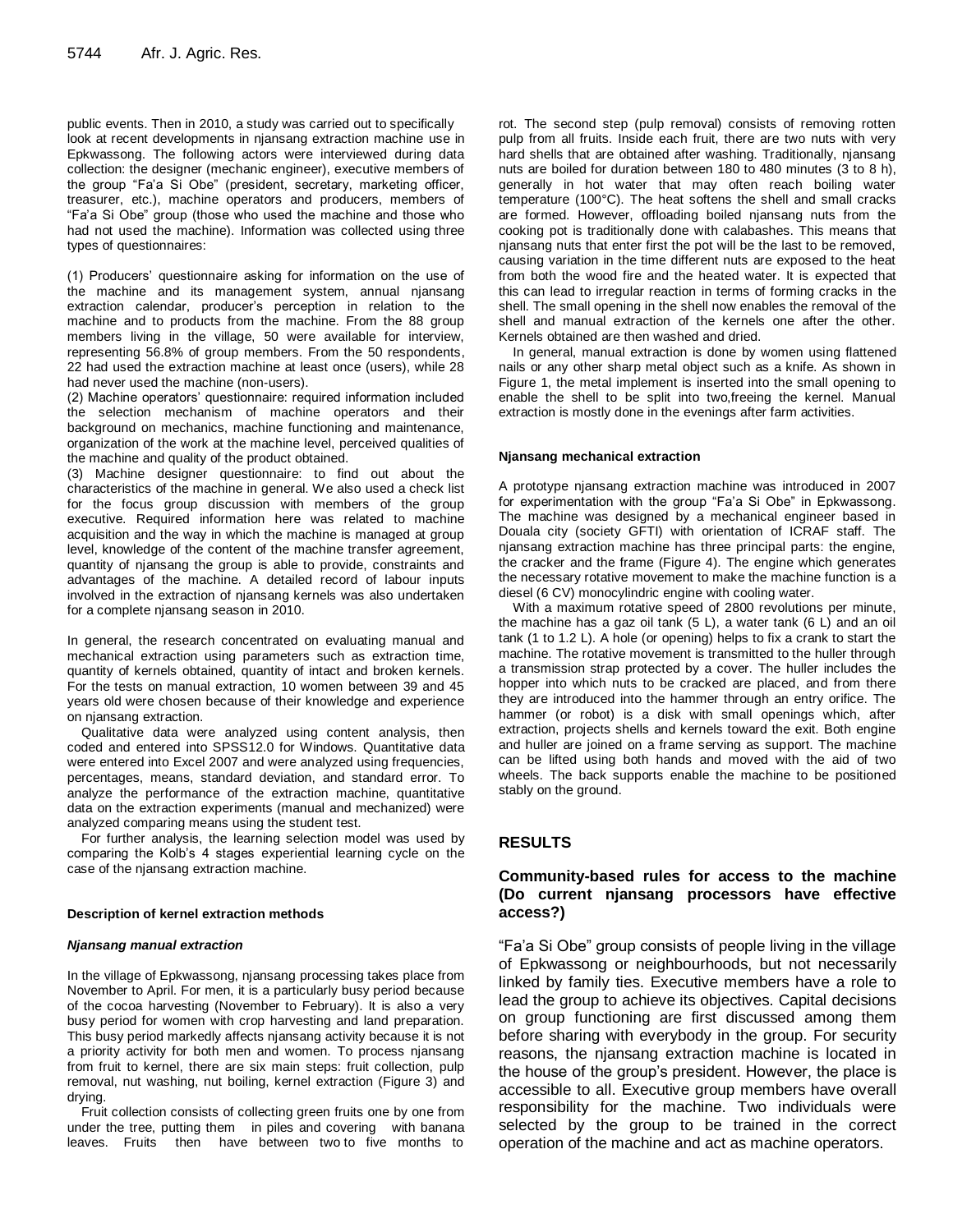

**Figure 5.** Other parts of the njansang extraction machine

The selection process took into account the candidates' availability and previous knowledge on mechanics. They received training from an ICRAF technician, who had himself been trained by the machine designer. The njansang extraction machine operates Tuesdays from 2 to 6 pm during low production periods and from Monday to Friday, from 2 to 6 pm during high production periods.

Initially, the project provided fuel for the machine. With time however, the group had to take over this responsibility. It was decided that, members willing to extract their product should pay for it in kind or in cash. From the study however, 60% of users did not follow this rule and they cracked their product free of charge. The remaining 40% paid for the use of the extraction machine, but there was high variability in level and type of compensation: for example, 1 or 2 L of fuel, 2 kg of njansang (nuts), and cash payment ranging from 500 to 2000 FCFA according to the quantity the producer brings to the machine.

In terms of the level of utilization, only 22 out of 88 group members (25%) used the machine.This is large because the machine was in an experimental phase and only volunteers brought their product for trials. From these users, more than half (59.1%) used the machine only once, one fifth (27%) twice, 4.5% three times and 9.1% more than four times. The low utilization of the technology can be explained probably by the rate of broken kernels which is higher than with manual extraction.

Most users mentioned curiosity as principal motivation for the utilization of the machine. Nevertheless, 13.6% of producers used the machine on more than three occasions because it is facilitating their work. Other significant reasons as to why respondents were not using the machine were: high rate of broken kernels, long sorting time, distance to the machine and low quantities produced by individuals. At the present stage, taking into account the rapidity of the machine, the possibility of extracting large quantities of kernels and lower risk of accidents, 95.5% of users and 96.4% of non-users said that, they are prepared to use the machine in the next production season, provided the rate of broken kernels decreases. Broken kernels fetch a lower price at the market and are only used for home consumption.

#### **Actual use, specified by age, gender and education level of the users (Who is actually using it?)**

This section deals with three main parameters which, for Rogers (1995), influence the level of adoption of innovations and technologies. Those parameters are sex, age and education level of potential innovation receivers. Respondents included users and non-users of the innovation. The distribution of respondents per sex shows that women represented the majority of producers (72%). Nevertheless, men proportionally (57.1%) used the njansang extraction machine more than women (38.9%). Distribution of respondents by age and category shows that, 34% of respondents were in the 31 to 40 years age group, while the oldest class (60 years and above) constituted 12% of the population. Age analysis of producers per user category shows that most users (70%) were between 41 and 50 years; while most of the non-users (85.7%) were between 21 to 30 years. From the distribution of producers according to education level, 90% of producers have had some formal education with 59% of users having attained secondary education level and 32% primary education level. Those who have not been to school (10%) were producers of more than 60 years old; all 5 in this category were women.

# **Technical performance in terms of quality of the product (Is the product acceptable for the market?**

To measure the performance of the two extraction methods, the extraction time, the quantity of intact kernels obtained, the quality and the extraction rate of the product were compared (Table 1). Njansang producers do not operate the machine by themselves; this is done by two designated machine operators.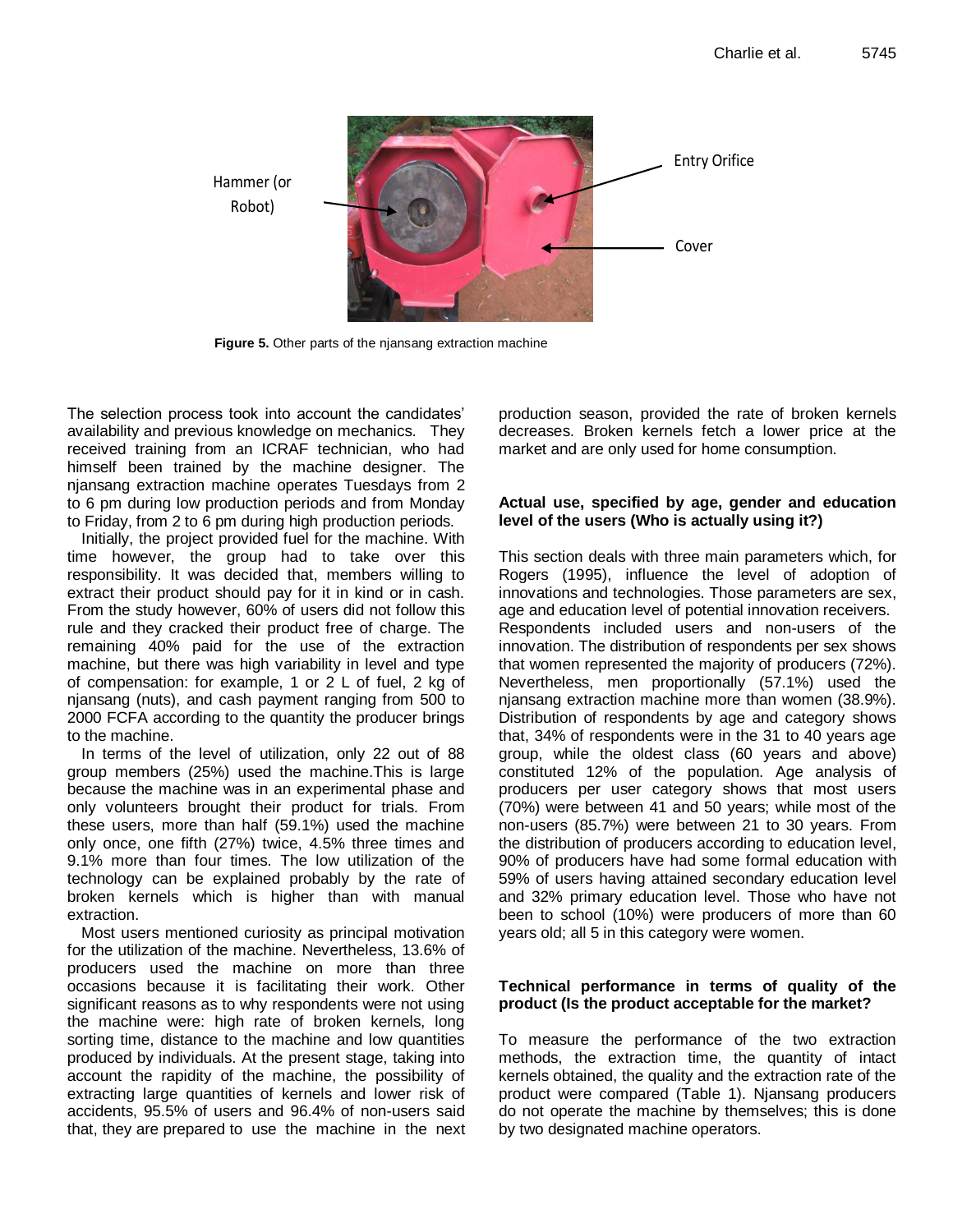**Table 1.** Comparison test between two types of extraction for 1000 g of nuts.

| <b>Parameter</b>                                   | <b>Extraction</b><br>method | N | Average | <b>Standard</b><br>deviation | <b>Difference</b><br>of average |       | t-probability |
|----------------------------------------------------|-----------------------------|---|---------|------------------------------|---------------------------------|-------|---------------|
| Extraction time (in seconds)                       | Mechanic                    | 4 | 2523.75 | 58.071                       | 1128.5                          | 15.82 | $0.000***$    |
|                                                    | Manual                      | 4 | 3652.25 | 130.311                      |                                 |       |               |
| Quantity of intact kernels after sorting (in<br>g) | Mechanic                    | 4 | 251.25  | 7.500                        | 82.5                            | 18.54 | $0.000***$    |
|                                                    | Manual                      | 4 | 333.75  | 4.787                        |                                 |       |               |
| Quantity of kernels divided into 2 (in g)          | Mechanic                    | 4 | 76.25   | 7.500                        | 65                              | 13.28 | $0.000***$    |
|                                                    | Manual                      | 4 | 11.25   | 6.292                        |                                 |       |               |

p ≤ 0.01 so p is highly significant to a threshold of 1%.

**Table 2.** Test of comparison of intact and divided kernels rate according to extraction type.

| <b>Parameter</b>      | Type of extraction | N | Average | <b>Standard deviation</b> |        | t-probability |
|-----------------------|--------------------|---|---------|---------------------------|--------|---------------|
| Intactkernels' rate   | Mechanic           | 4 | 76.4    | 1.84                      | 15.850 | $0.000***$    |
|                       | Manual             | 4 | 96.8    | 1.73                      |        |               |
| Divided kernels' rate | Mechanic           | 4 | 23.3    | 1.84                      | 15.850 |               |
|                       | Manual             | Δ | 3.23    | 1.73                      |        | $0.000***$    |

p ≤ 0.01 so p is highly significant to a threshold of 1%.

#### **Extraction time**

Results in Table 1 show that, manual extraction time for 1 kg of nuts was 3652.25 s (60 min, 08 s). To extract the same quantity mechanically, it took on average 2523.75 s  $\pm$  58.07 (42 min, 04s), where the machine running time was  $127.75 \pm 12.89$  seconds (2 min, 08 s) and sorting time  $2396 \pm 63.72$  s (39 min, 56 s). The duration time difference between the two techniques is 18 min 04 s for the extraction of 1 kg of nuts. Comparing the average time needed for the two extraction techniques, results of the student T test indicate that, the mechanical extraction took significantly less time (42 min, 04 s) compared to the manual process (60 min, 08 s). The machine thus, reduces the time spent extracting by 30%.This confirms interviewees' affirmation that the machine is faster than manual extraction.

#### **Quantity of product obtained**

Table 1 also presents the quantities obtained for each extraction technique. Mechanical extraction gave significantly ( $t = 18.54$ ,  $p = 0.000$ ) less intact kernels  $(251.3 \pm 7.5 \text{ g})$  than manual extraction  $(333.8 \pm 4.8 \text{ g})$ . The difference in broken kernels between mechanical extraction  $(76.3 \pm 7.5 \text{ g})$  and manual extraction extraction  $(76.3 \pm 7.5 \text{ g})$  and manual extraction  $(11.3 \pm 6.29$  g) was also highly significant (t = 13.28, p = 0,000). These results correspond with producers' perception that the machine breaks more kernels than manual extraction.

# **Extraction rate**

The extraction rate (Table 2) is the quantity of kernels obtained after extraction divided by the quantity of nuts initially used. Intact kernel rate is the quantity of intact kernels obtained divided by the total quantity of kernels obtained. Broken kernel rate is the quantity of broken kernels divided by the total quantity of kernels obtained after extraction. Intact kernel rate of mechanical extraction (76.4  $\pm$  1.84%) is significantly (t = 15.85,  $p=0.000$ ) lower than that of manual extraction (96.77  $\pm$ 1.73%). Consequently, broken kernel rate of mechanical extraction (23.26  $\pm$  1.84%) is significantly (t = 15.85; p = 0.000) higher than that of manual extraction (3.23  $\pm$ 1.73%). Hence, mechanical extraction breaks more kernels than manual extraction. This result confirms perception of the producers interviewed. The extraction rate of both techniques is  $33.63 \pm 1.3\%$  with standard error 0.46%. So, the kernel quantity which is obtained immediately after extraction is about 1/3 of nuts' quantity for the two techniques. The difference of product obtained in manual and mechanized extraction is due to more broken kernels when using the machine for extraction.

#### **Quality of the product**

The quality of njansang in the market is judged from the physical presentation of the kernels as opposed to their flavour. Traders and consumers prefer full bright kernels.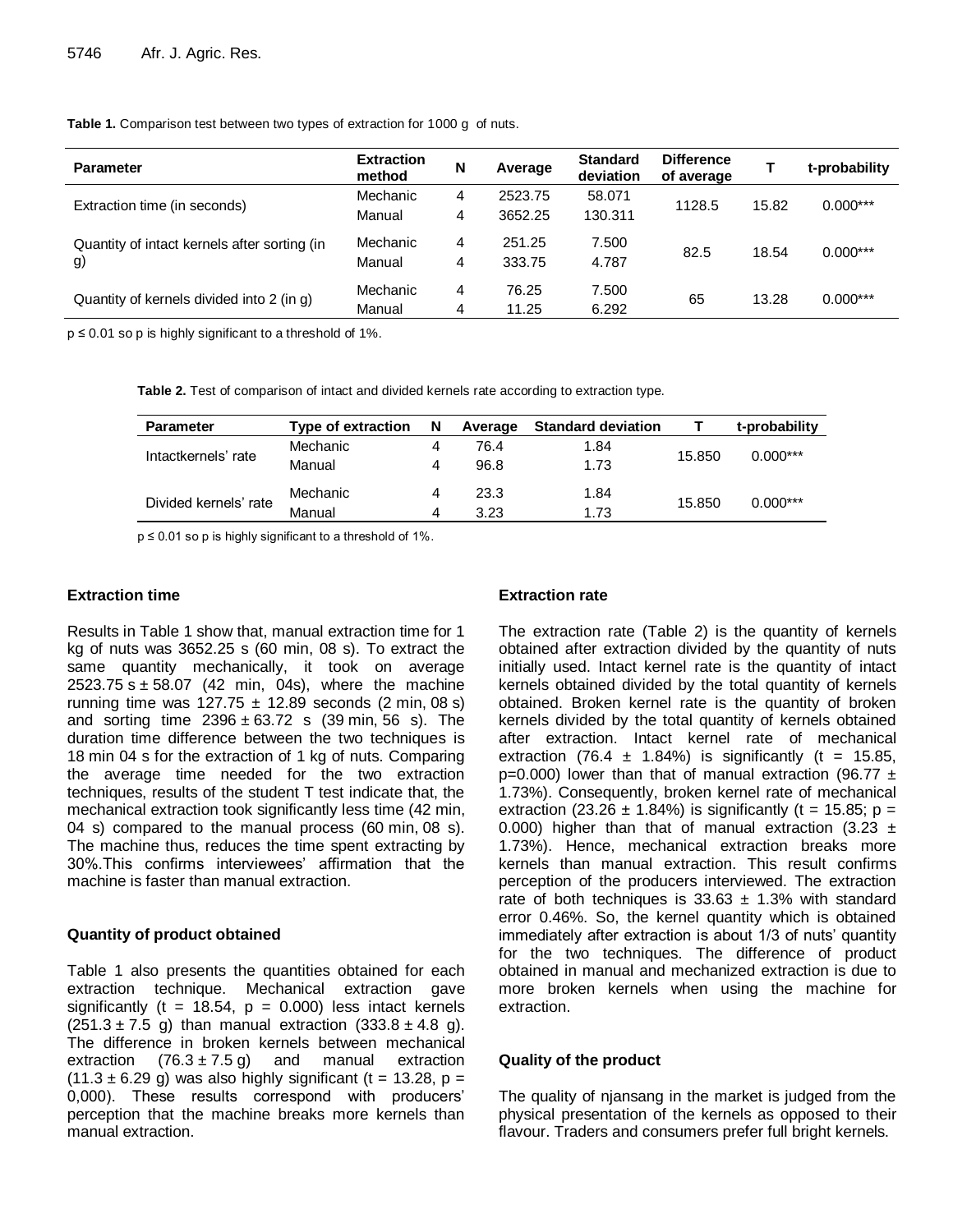Broken kernels are mostly used for home consumption as they would fetch low prices in the market. From manual extraction, three types of products can be obtained: intact kernels, broken kernels (kernels divided into two) and shells. The kernels obtained during manual extraction are clean because shells are systematically thrown out by the person who is removing the kernels from their shells.

On the other hand, when nuts are cracked mechanically, six types of products are obtained. Adding to the three types from manual extraction, the extraction machine also produces intact kernels in partially cracked shells (remaining inside the shell), broken kernels but remaining inside the shell and full nuts (not extracted). The kernels obtained here are also not clean because of the abrasion resulting from contact between the kernels and shells. This mix of products of different quality constitutes a major disadvantage of the extraction machine.

### **Overall appreciation by local stakeholders (Will it be adopted based on perceived success?)**

Results divide the producers into four opinion groups: 62% of the respondents reported that the machine is a tool to solve extraction problems such as tediousness, risks of accidents and the fact that it is a time consuming task. More than 12% of the respondents said that the machine is a tool to increase quantities exploited. 10% saw it simply as a gift from ICRAF and very few (2%) considered it a loan to the community to conduct extraction trials. Talking about the complexity of the machine, 72.7% of the users interviewed found the machine easy to use, making it very easy to extract large quantities in a very short time. In contrast to this, 27.3% of users thought that the extraction machine results in more work because of the need to sort kernels after extraction.

Perception in relation to the quality of product here concerns the physical presentation of the kernels after extraction and not the biochemical composition and other characteristics. In general, 65% of producers were of the opinion that the quality of njansang kernels obtained from the machine is not as good as the one obtained from manual extraction. The reason for this high percentage is that, the machine breaks kernels into two or more parts. Added to this, is the mixture of kernels and shells which resulted in the adhesion of small shell parts to the kernels, which exit with dirt. 26% of producers however said that the kernel quality obtained from mechanical extraction is as good as that obtained from manual extraction because after the extraction (manual and mechanical), kernels should be first washed before drying.

Producers are aware of the utility of the njansang extraction machine compared to manual extraction. The rapidity of mechanical kernel extraction helps producers to save time that can be used for other activities. Manual extraction using nails and knives exposes producers to accidents, which is not the case with mechanical extraction. The machine also has some disadvantages. The main disadvantage is the high rate of broken kernels, reported by 68% of the respondents.

# **DISCUSSION**

#### **Co-development process of njansang extraction machine**

Researchers involved in the development of the njansang extraction machine include ICRAF staff and the mechanical engineer. From their knowledge, a prototype of the njansang extraction machine was developed, which is a "plausible promise" as described by Douthwaite (2006). The technology is still at the "plausible promise" stage at lower left in Figure 1, but the testing with the njansang producer group has been valuable to help make further improvements. It has also allowed a more effective linking of the engineer's technical skills to local innovation and evaluation. ICRAF staff and the engineer first worked at a conceptual level, but collaboration with the users of the technology allowed the design of different tools and materials to respond to subsequent changes. Building on the prototype received from ICRAF, the machine operators used their knowledge to suggest modifications to the machine. Their motivation to be co-developers came from the fact that the machine is fast and the quality of the product is in some ways as good as that for manual extraction. Changes in the type of extraction will be easily evaluated because stakeholders are 'learning by using'.

The increase in fitness of the njansang extraction machine has been made possible by gaining knowledge through the kolb's 4 stages experiential learning cycle of the innovation (Douthwaite, 2006).

(i) The experience. Producer's experience here indicates that the njansang extraction machine is a time saving device, but one that breaks a rather high proportion of kernels, discouraging 75% of the population to use it. Broken kernels fetch low prices at the market. It is most likely this reason lies behind the low interest shown by producers in mechanical extraction. These results correspond to findings from Chambers et al. (1994), stating that in general, individuals want to know about advantages and disadvantages of an innovation before taking a decision to adopt or to reject.

(ii) Making sense: One of the reasons behind the high rate of broken kernels is the way in which nuts are preserved and their treatment (nut boiling) before extraction. This obviously needs to be improved.

(iii) Drawing conclusions: From their experimentation, machine operators mentioned that, to avoid the drying of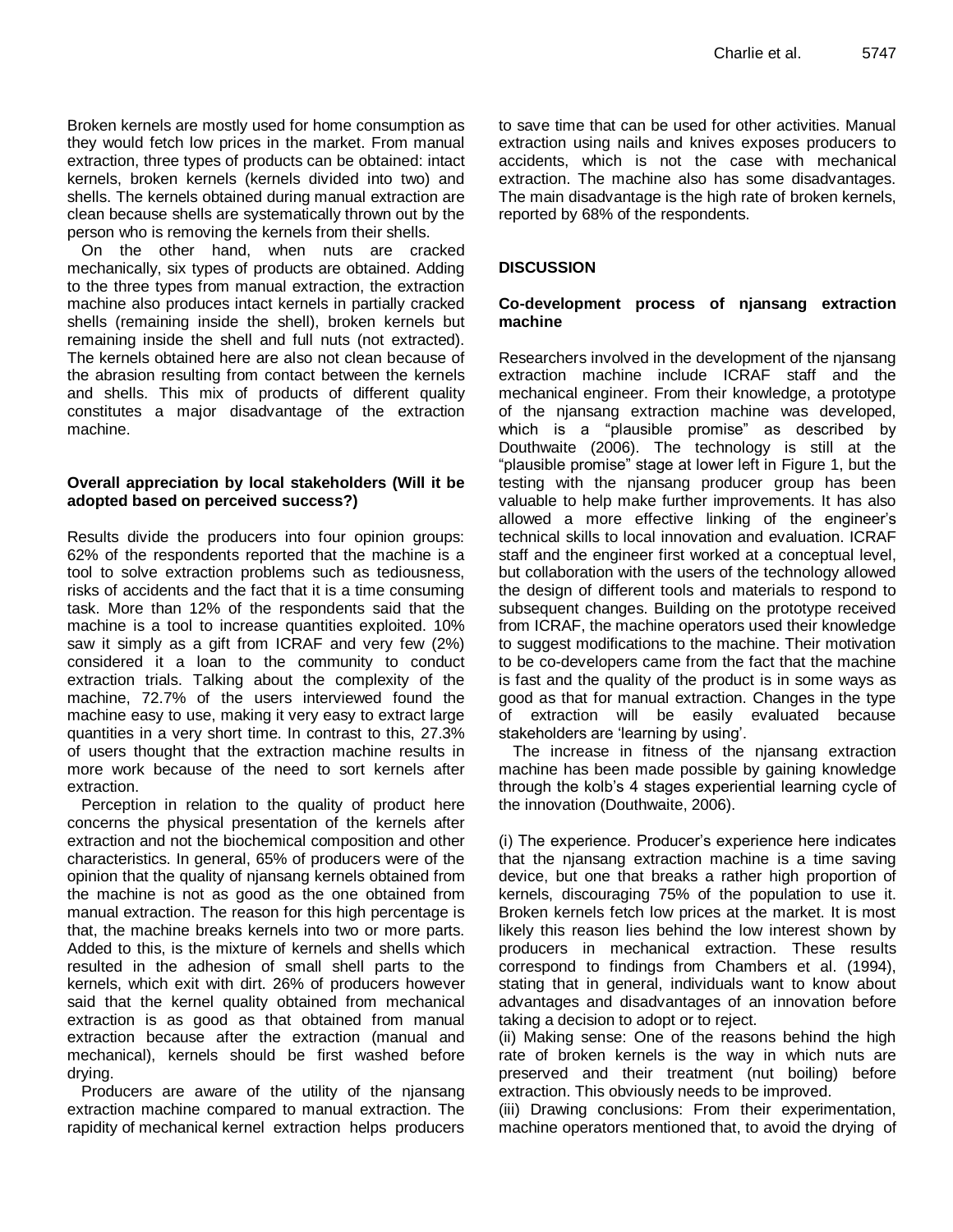

**Figure 1.** The learning selection model adopted from Douthwaite (2006).

kernels inside their shell, it is important to keep them out of the sun, preferably in a humid place. Added to this, nuts should be soaked in water for at least two days before boiling. This information should be disseminated within the village where the machine is located and more people should be encouraged to experiment with the technology. It is also important that during the boiling of nuts, the temperature of the water is constant and evenly distributed, so that all nuts are equally exposed to the heat that provokes the cracking.

(iv) Action: The action here is to reduce the rate of broken kernels from the mechanical extraction (23.3%) to the level achieved through manual extraction (3.23%). An additional aim would be to eliminate during mechanical extraction three types of product (out of six) which are intact kernels in partially cracked shells (remaining inside the shell), broken kernels but remaining inside the shell and full nuts (not cracked). Later on, the machine utilization rate by njansang producers should be increased.

#### **Success of njansang extraction machineand remaining challenges**

Users were happy with the time saved by the njansang extraction machine (difference of 18 min to crack 1 kg of njansang nuts), leading to an increase in the total quantity of kernels that can be extracted. Remaining challenges however are the high rate of broken kernels and associated sorting time. Similarly, to increase the use

of the machine, it should be located within practical proximity of potential users.

Altarelli (1985: 12) concluded from a study on a grinder in Burkina Faso and Mali that women living far from the grinder were not using the machine to grind their cereals. One other factors of an innovation affecting its adoption is testability (Rogers, 1995). Unfortunately, very few producers have been bringing their njansang to the machine during this experimental phase and are therefore not able to evaluate its performance.

The tediousness and complexity of njansang processing, especially nut boiling and kernel extraction, are the main reasons why men are less interested in the activity (Tiki-Manga et al., 2003). Consequently, we expected that, women would be more interested in using the machine than men, but the contrary proved to be the case. It may be that, because the machine utilization is at an early stage, many women do not want to be involved in experimentation or taking any risks with their products. Our data shows that, younger people (below 50 years) made less use of the machine compared to older people (> 60 years). It is likely that, older people are more interested in the technology because their physical energy gradually decreases, encouraging them to opt for less demanding tasks.

#### **Appropriate technology for njansang value chain development**

The njansang sub-sector has four main categories of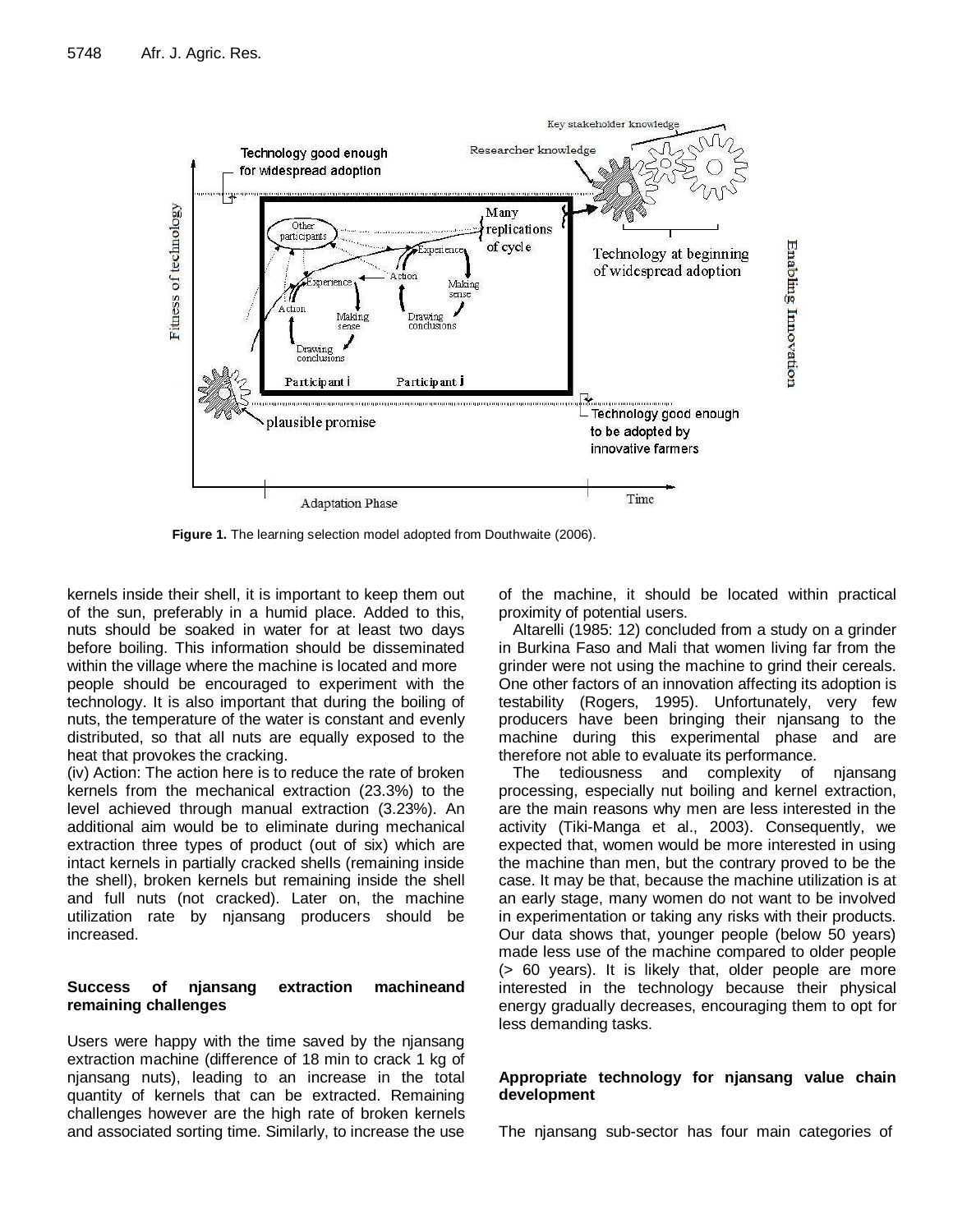

**Figure 2.** Map of the village Epkwassong.

actors: Producers, processors, traders and consumers. The njansang extraction machine enables producers not only to increase the quantity of the product and its quality, it also provides greater flexibility for choosing the appropriate period to take advantage of favourable market conditions in terms of price. With sound organizational skills, producers can easily project/estimate available quantities for marketing. Processors also add value to njansang by making powder, paste or oil. The difficulty they face is the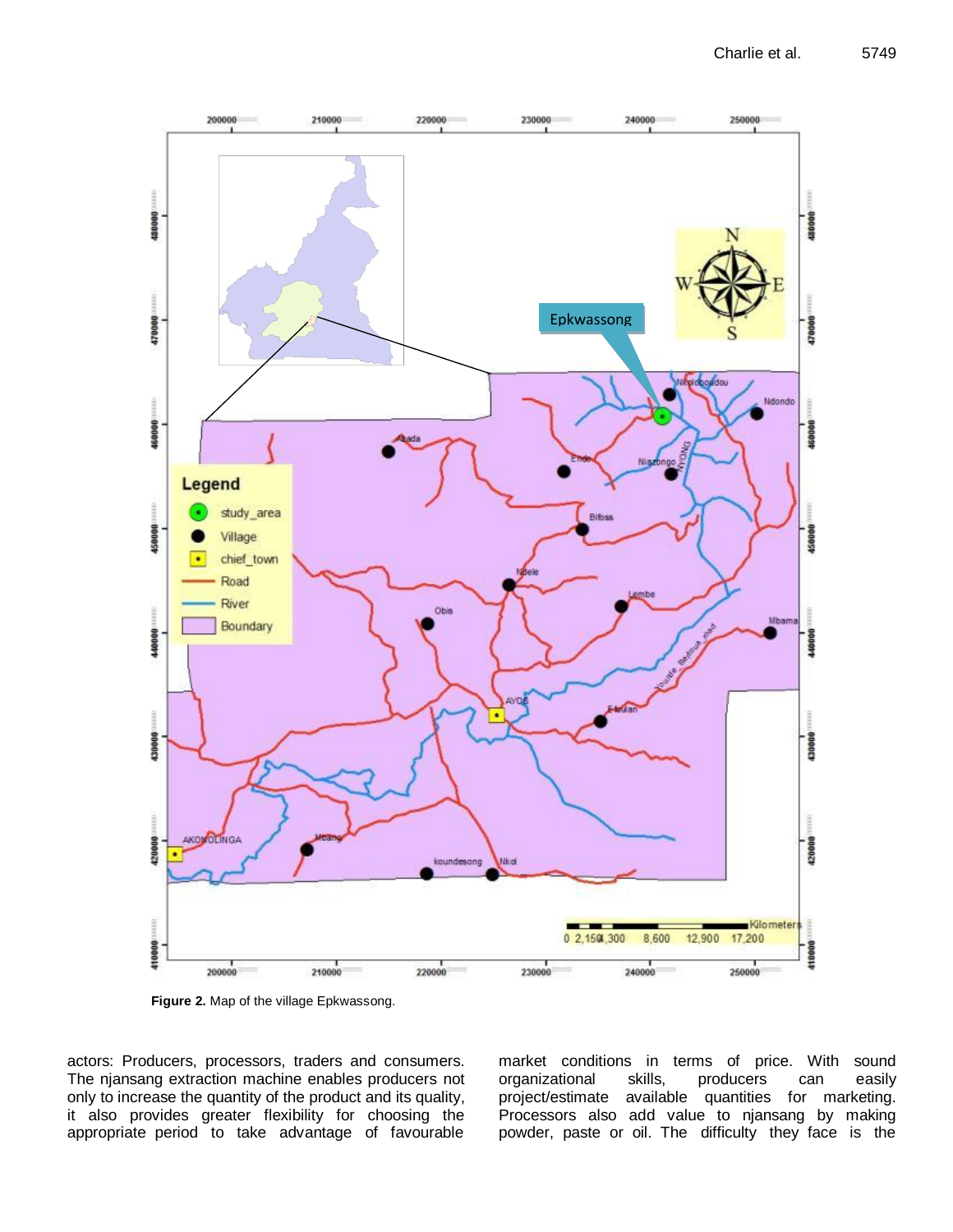availability of the product during the year.

With the njansang extraction machine, processors can make contacts either with producers or traders to be supplied with a product on a regular basis. Consumers are also able to enjoy supplies of the product avoiding the scarcities of the past. In these conditions traders are able to plan ahead in terms of supply and demand. Moreover, the presence of the machine, with its efficiencies in terms of production, would surely contribute to price regulation at all levels of the commercialization chain, thus, helping to maintain a stable price per kilogram of njansang.

#### **Conclusion**

This paper examines an initiative that is an example of introducing agricultural mechanization at the post-harvest level, a process that was conceptualized and managed with the collaboration of all stakeholders. The njansang extraction machine has brought multiple benefits to people who are directly affected by the technology: the machine is accessible to everyone within the group, machine operators were provided with training and the risk of accidents has reduced. Men who were not interested in kernel extraction before are now using the machine more than women. In a way, this brings equilibrium to the activity, but care must be taken that men do not take over the activity completely, as this would mean a loss of income to women in this area. The njansang extraction machine is a time saving device that processes a large quantity of product in in a short time. The appreciation of local stakeholders shows that, the machine is a very effective tool that solves extraction problems.

Nevertheless, some points need to be improved, that is, knowledge of nut treatment before extraction and group organization for the efficient management of the njansang extraction machine. In terms of use, women should become more involved in the utilization of the machine even if they are not educated, and the same applies to young people. Technically, the percentage of broken kernels needs to be reduced, which would also shorten the time needed for sorting. If these technical issues are resolved, then adoption of mechanical njansang extraction would be more about changing how people deal with their njansang and make decisions about the production process, and less about the acceptance of a new technology. Nevertheless, a costbenefit analysis of mechanical extraction is needed to determine what quantities of njansang are required and how much users have to pay to break even.

The results of the study are based on evaluation of one prototype machine for extracting njansang kernels in one community in the Centre of Cameroon. However, the community of Epkwassong can be considered representative of many villages in the forest zone of Cameroon, and even in the Congo Basin where *R.* 

*heudelotii* is present. The main objective of the introduction of the machine in a rural setting was to involve end-users in the process of technology development in an early stage. As mentioned earlier, this participatory evaluation has resulted in adjustments made to the machine, but has also brought out the need to look at nut treatment before introduction into the machine; something that was not thought of before. Nevertheless, after the study was conducted, 6 other machines were constructed and are currently under testing in communities of East, South and Center of Cameroon to continue its evaluation and further increase its relevance.

#### **ACKNOWLEDGMENTS**

We wish to thank the population of the village Epkwassong, in particular the group members of "Fa'a Si Obe "who tested the njansang extraction machine and the engineer (M. Mushagalusa Tele) who designed it, for their collaboration during the evaluation of the technology. We are equally grateful to the Belgian Development Cooperation (DGCD) for funding this research through the Agroforestry Tree Products for Africa Project (AFTP4A). We also wish to thank Ms Sheilla Atieno Odhiambo for reading and commenting on the draft.

#### **REFERENCES**

- Alizadeh MR (2011). Effect of paddy husked ratio on rice breakage and whiteness during milling process. AJCS 5(5):562-565.
- Altarelli H (1985). Les programmes d'installation des moulins villageois : quelles conditions pour leur réussite en milieu rural sahélien ? FAO - Rome, Italie[, http://www24.brinkster.com/alexweir/.](http://www24.brinkster.com/alexweir/)
- Ambassa-Kiki R (2000). Caractérisation biophysique succincte des différentes zones agro écologiques du Cameroun. IRAD, Yaoundé.
- Ayuk TE,Duguma B, Franzel S, Kengue J, Mollet M, Tiki-Manga T, Zenkeng P (1999). Uses, management and economic potential of Garcinia kola and Ricinodendronheudelotii in the humid lowlands of Cameroon. J. Trop. For. Sci. 11(4):746 -761.
- Chambers R, Pacey A,Thrupp LA (1994).Les Paysans d'abord : les innovations des paysans et la recherche agronomique.Karthala, Paris[,http://books.google.fr/books](http://books.google.fr/books) (Sept. 23, 2010).
- Cosyns H, Degrande A, De Wulf R, Van Damme P, Tchoundjeu Z (2011). Can commercialization of NTFPs alleviate poverty? A case study of *Ricinodendron heudelotii* (Baill.) Pierre ex Pax. Kernel marketing in Cameroon. JARTS 112(1):45–56.
- Czech B (2003). Technological progress and biodiversity conservation: a Dollar spent, a dollar burned. Conserv. *B*iol. 17(5):1455-1457.
- Douthwaite B (2006). Enabling Innovation.Technology and System Level Approaches that Capitalize on Complexity.Innovations. Technology, Governance, Globalization 1(4).
- Facheux C, Gyau A, Russell D, Foundjem-Tita D, Mbosso C, Franzel S, Tchoundjeu Z (2012).Comparison ofthree modes of improving benefits to farmers within agroforestry product market chains in Cameroon. AJAR 7(15):2336-2343.
- Facheux C, Tchoundjeu Z, Foundjem-Tita D, Degrande A, Mbosso C (2007). Optimising the production and marketing of NTFPs. Afr. Crops Sci. Conf. Proc. 8:1248-1254.
- Franzel S, Akinnifesi FK, Ham C (2008). Setting priorities among indigenous fruit tree species in Africa: Example from Southern, Eastern and Western Africa regions. In Akinnifesi KF, Leakey RRB, Ayayi OC, Sileshi G, Tchoundjeu Z, Matakala O, Kwesiga FR (2008).